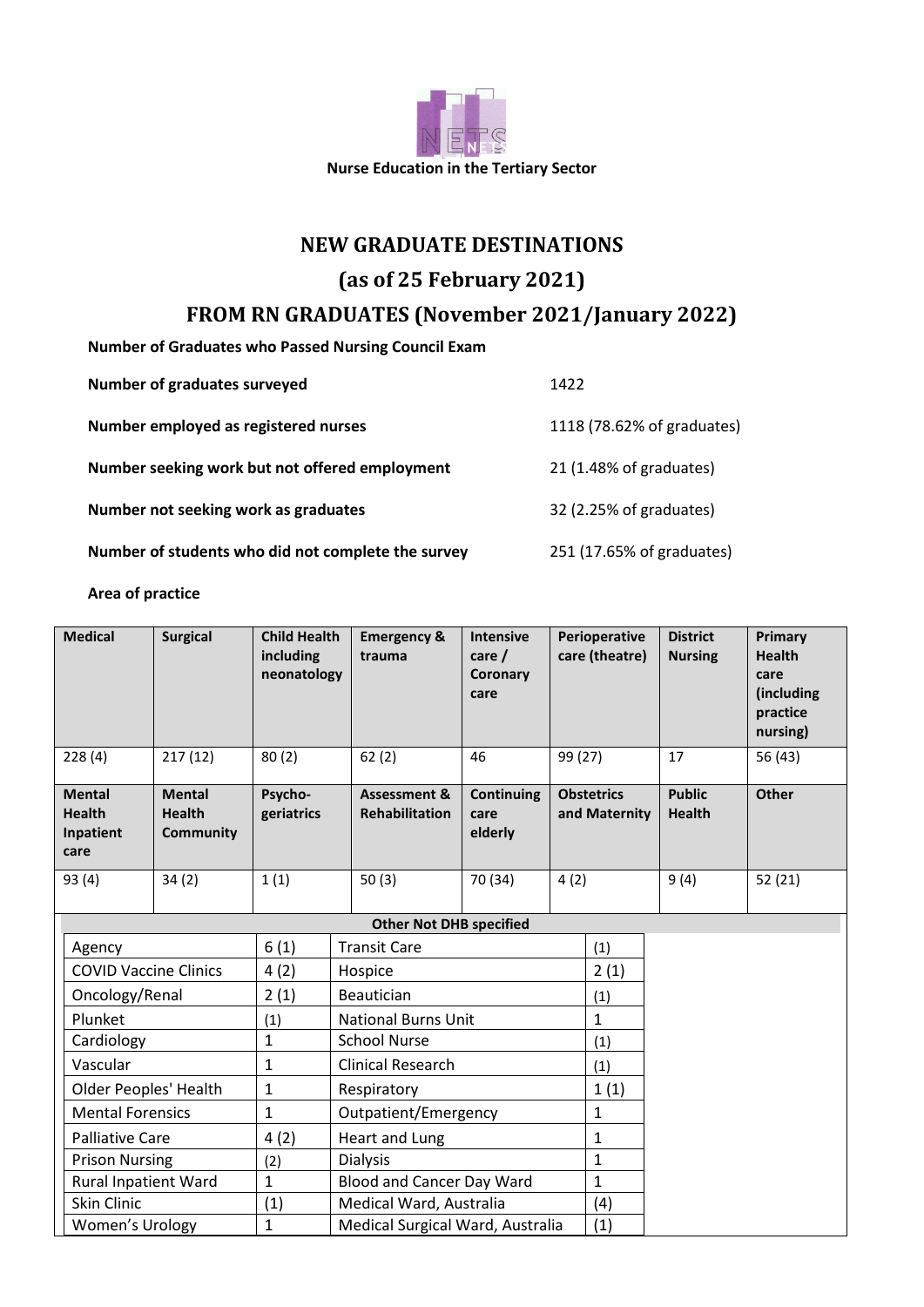## **REGISTERED NURSE GRADUATE DESTINATIONS (November 2021/January 2022)**

| Institution                              | Graduates<br>(Passed<br>state) | Employed<br>as RN in NZ<br>& overseas | Private        | Overseas     | Not<br>offered<br>work<br>as RN | Not<br>seeking<br>work as<br><b>RN</b> | No<br>data              | % of<br>Graduates<br>known to be<br>in Nursing<br>Employment |  |  |
|------------------------------------------|--------------------------------|---------------------------------------|----------------|--------------|---------------------------------|----------------------------------------|-------------------------|--------------------------------------------------------------|--|--|
|                                          |                                |                                       |                |              |                                 |                                        |                         |                                                              |  |  |
| Ara Institute of<br>Canterbury Ltd       | 123                            | 115                                   | $\mathbf 0$    | $\pmb{0}$    | $\mathbf 0$                     | 5                                      | 3                       | 93%                                                          |  |  |
| <b>AUT</b>                               | 175                            | 104                                   | 11             | $\mathbf 1$  | $\overline{2}$                  | $\mathbf{1}$                           | 68                      | 59%                                                          |  |  |
| EIT                                      | 66                             | 61                                    | 18             | $\pmb{0}$    | $\mathbf 0$                     | $\overline{2}$                         | 3                       | 92%                                                          |  |  |
| Manukau                                  | 99                             | 46                                    | 5              | $\pmb{0}$    | $\mathbf{1}$                    | $\pmb{0}$                              | 52                      | 46%                                                          |  |  |
| Massey<br>University                     | 148                            | 56                                    | 44             | $\mathbf 0$  | $\mathbf 0$                     | $\mathbf{1}$                           | 91                      | 38%                                                          |  |  |
| <b>NMIT</b>                              | 29                             | 29                                    | $\overline{4}$ | $\mathbf 0$  | $\mathbf 0$                     | $\pmb{0}$                              | $\pmb{0}$               | 100%                                                         |  |  |
| Northtec                                 | 32                             | 29                                    | $\mathbf{1}$   | $\pmb{0}$    | $\mathbf 0$                     | $\mathbf{3}$                           | $\pmb{0}$               | 91%                                                          |  |  |
| Otago<br>Polytechnic                     | 105                            | 101                                   | 20             | 3            | $\overline{4}$                  | $\pmb{0}$                              | $\pmb{0}$               | 96%                                                          |  |  |
| Otago<br>University                      | 20                             | 19                                    | 6              | $\mathbf 0$  | $\mathbf 0$                     | $\mathbf{1}$                           | $\mathbf 0$             | 95%                                                          |  |  |
| SIT                                      | 48                             | 47                                    | 17             | $\pmb{0}$    | $\mathbf 0$                     | $\mathbf{1}$                           | $\mathbf 0$             | 98%                                                          |  |  |
| Toi Ohomai<br>Institute of<br>Techonolgy | 101                            | 94                                    | $\mathbf{1}$   | $\mathbf{1}$ | $\mathbf{1}$                    | 5                                      | $\mathbf 1$             | 93%                                                          |  |  |
| <b>UCOL</b><br>Manawatu                  | 51                             | 41                                    | $\pmb{0}$      | $\mathbf 0$  | $\overline{2}$                  | $\mathbf{3}$                           | 5                       | 80%                                                          |  |  |
| <b>UCOL</b><br>Whanganui                 | 21                             | 16                                    | $\mathbf 0$    | $\mathbf 0$  | $\mathbf{1}$                    | $\pmb{0}$                              | $\overline{\mathbf{4}}$ | 76%                                                          |  |  |
| <b>UCOL</b><br>Wairarapa                 | 14                             | 10                                    | $\pmb{0}$      | $\pmb{0}$    | $\mathbf{1}$                    | $\overline{3}$                         | $\pmb{0}$               | 71%                                                          |  |  |
| Unitec                                   | 39                             | 34                                    | 0              | $\mathbf 0$  | $\mathbf 0$                     | $\mathsf{O}\xspace$                    | 5                       | 87%                                                          |  |  |
| University of<br>Auckland                | 97                             | 79                                    | 8              | $\pmb{0}$    | $\overline{3}$                  | $\mathbf 1$                            | 14                      | 81%                                                          |  |  |
| Whitireia                                | 84                             | 83                                    | 11             | $\pmb{0}$    | $\mathbf 0$                     | $\mathbf 0$                            | $\mathbf{1}$            | 99%                                                          |  |  |
| Whitireia<br>Pacific                     | 25                             | 21                                    | $\pmb{0}$      | $\pmb{0}$    | $\mathbf{1}$                    | $\mathbf{3}$                           | $\pmb{0}$               | 84%                                                          |  |  |
| Whitireia<br>Maori                       | 13                             | $11\,$                                | $\pmb{0}$      | $\pmb{0}$    | $\mathsf{O}\xspace$             | $\overline{2}$                         | $\pmb{0}$               | 85%                                                          |  |  |
| <b>WINTEC</b>                            | 99                             | 90                                    | 16             | $\mathbf 0$  | 5                               | $\mathbf 0$                            | $\overline{4}$          | 91%                                                          |  |  |
| <b>WITT</b>                              | 33                             | 32                                    | $\mathbf{1}$   | $\pmb{0}$    | $\mathbf 0$                     | $\mathbf{1}$                           | $\mathsf{O}\xspace$     | 97%                                                          |  |  |
| Totals                                   | 1422                           | 1118                                  | 163            | 5            | 21                              | 32                                     | 251                     |                                                              |  |  |
| No data from Te Wananga o Awanuiarangi   |                                |                                       |                |              |                                 |                                        |                         |                                                              |  |  |